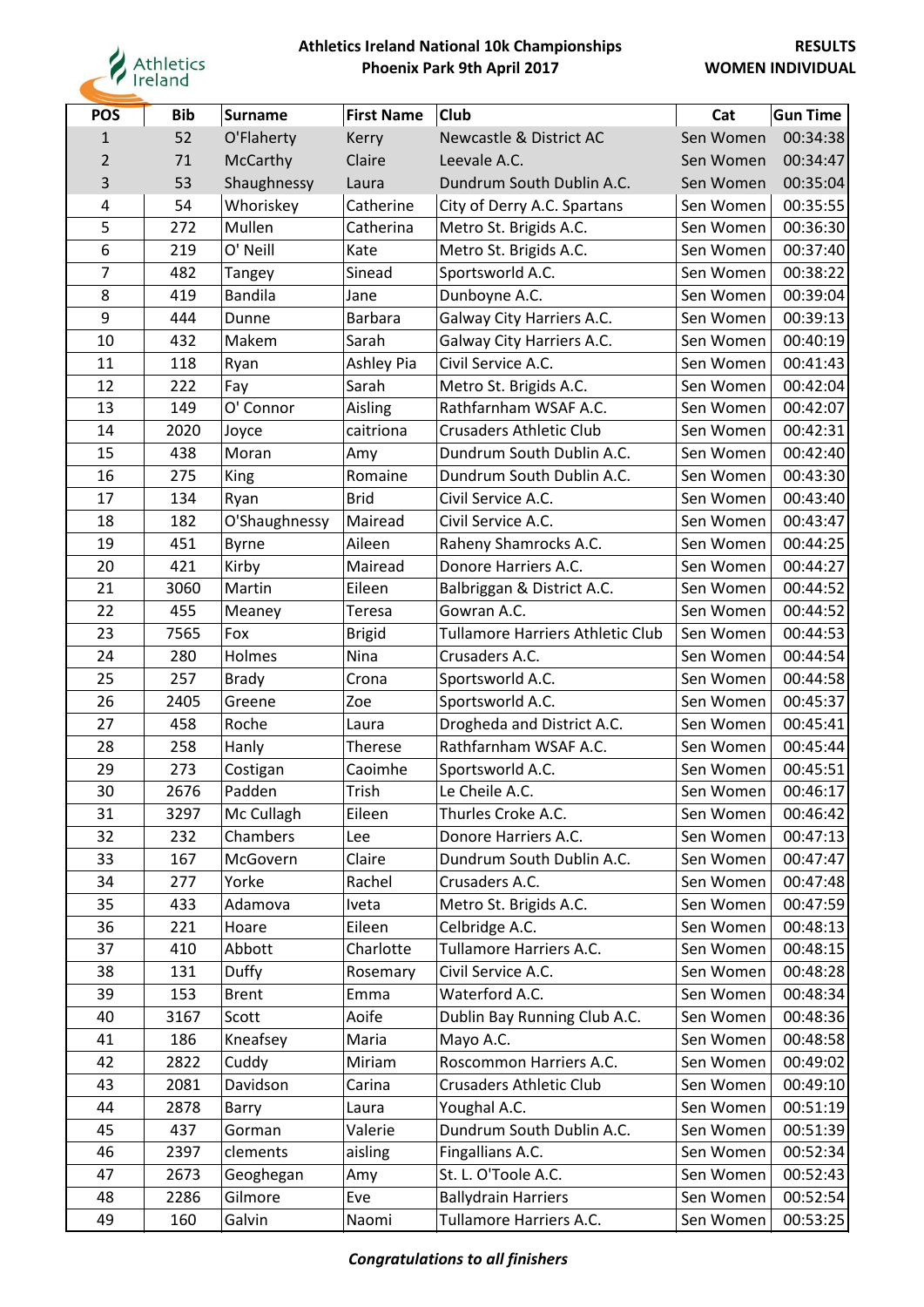

| <b>POS</b>     | <b>Bib</b> | <b>Surname</b>    | <b>First Name</b> | <b>Club</b>                   | Cat       | <b>Gun Time</b> |
|----------------|------------|-------------------|-------------------|-------------------------------|-----------|-----------------|
| 50             | 4456       | kelleher          | linda             | Dundrum South Dublin A.C.     | Sen Women | 00:53:42        |
| 51             | 413        | Yorke             | Louise            | Crusaders A.C.                | Sen Women | 00:54:07        |
| 52             | 4453       | mcmanus           | karen             | Brothers Pearse A.C.          | Sen Women | 00:54:46        |
| 53             | 4605       | Madden            | Niamh             | Tullamore Harriers A.C.       | Sen Women | 00:55:41        |
| 54             | 124        | O'Daly            | Niamh             | Dublin Bay Running Club A.C.  | Sen Women | 00:56:07        |
| 55             | 3748       | Kuchta            | Patrycja          | <b>Ballydrain Harriers</b>    | Sen Women | 01:01:17        |
| 56             | 206        | Cox               | Tanya             | Dooneen A.C.                  | Sen Women | 01:01:39        |
| 57             | 443        | Nicholl           | Claire            | Dundrum South Dublin A.C.     | Sen Women | 01:01:57        |
| 58             | 4527       | mullen            | caroline          | Shercock A.C.                 | Sen Women | 01:02:50        |
| 59             | 4579       | Murphy            | Ruth              | Liffey Valley Athletic Club   | Sen Women | 01:03:24        |
| 60             | 176        | Cruise            | Kelley            | Drogheda and District A.C.    | Sen Women | 01:06:19        |
| 61             | 4090       | Rea               | Aoibheann         | St. Andrews A.C.              | Sen Women | 01:09:00        |
| 62             | 6229       | Esteban           | Maria             | Craanford Harriers A.C.       | Sen Women | 01:09:17        |
| 63             | 5958       | Morrissey         | Angela            | Kilcoole A.C.                 | Sen Women | 01:09:42        |
| 64             | 5991       | Carmody           | Meaghan           | Sportsworld A.C.              | Sen Women | 01:11:49        |
| 65             | 7953       | Sheahan           | Yvonne            | Watergrasshill A.C.           | Sen Women | 01:13:02        |
| 66             | 5747       | Mcveigh           | stephanie         | <b>Ballydrain Harriers</b>    | Sen Women | 01:15:49        |
| 67             | 7000       | Kelly             | Sarah             | Donore Harriers Athletic Club | Sen Women | 01:17:05        |
| 68             | 7157       | O'Connor          | Gillian           | <b>Waterstown Warriors</b>    | Sen Women | 01:22:21        |
| 69             | 5401       | Emmett            | Joanne            | Dublin Front Runners A.C.     | Sen Women | 01:30:48        |
| 70             | 7102       | Galloway          | Leah              | <b>Ballydrain Harriers</b>    | Sen Women | 01:34:15        |
| 71             | 7284       | McDonnell         | Kate              | <b>Waterstown Warriors</b>    | Sen Women | 01:42:30        |
| $\mathbf{1}$   | 255        | Doohan            | Sara              | Corran A.C.                   | F35       | 00:37:35        |
| $\overline{2}$ | 278        | Nic Dhomhnaill    | Aislinn           | Donore Harriers A.C.          | F35       | 00:38:27        |
| 3              | 445        | <b>Diver</b>      | Fionnuala         | Letterkenny A.C.              | F35       | 00:38:28        |
| 4              | 213        | Stein             | Niamh             | Celbridge A.C.                | F35       | 00:40:41        |
| 5              | 139        | O'Malley          | Marian            | Westport A.C.                 | F35       | 00:42:00        |
| 6              | 198        | Dunphy            | Clodagh           | Dunboyne A.C.                 | F35       | 00:42:19        |
| 7              | 112        | Doran             | Karla             | Donore Harriers A.C.          | F35       | 00:42:51        |
| 8              | 138        | <b>McPhillips</b> | Dalva             | Westport A.C.                 | F35       | 00:42:58        |
| 9              | 123        | McKinney          | Tara              | Tullamore Harriers A.C.       | F35       | 00:43:43        |
| 10             | 114        | Mullaney          | Michelle          | Tullamore Harriers A.C.       | F35       | 00:43:49        |
| 11             | 252        | Gahan             | Audrey            | Donore Harriers A.C.          | F35       | 00:44:01        |
| 12             | 251        | O Donoghue        | Elaine            | Riverstick Kinsale A.C.       | F35       | 00:44:02        |
| 13             | 217        | McDonnell         | Elaine            | Celbridge A.C.                | F35       | 00:45:48        |
| 14             | 227        | McDonnell         | Ann               | Mayo A.C.                     | F35       | 00:46:27        |
| 15             | 439        | Gillick           | Eileen            | Dundrum South Dublin A.C.     | F35       | 00:46:29        |
| 16             | 261        | Fallon            | Carmel            | Sligo A.C.                    | F35       | 00:46:30        |
| 17             | 130        | McCormack         | Elysia            | Tullamore Harriers A.C.       | F35       | 00:46:37        |
| 18             | 234        | Lawless           | Susan             | Kilcoole A.C.                 | F35       | 00:46:47        |
| 19             | 163        | Crawford          | Sinéad            | Inishowen A.C.                | F35       | 00:48:25        |
| 20             | 446        | Leyden            | Susan             | Dundrum South Dublin A.C.     | F35       | 00:48:25        |
| 21             | 133        | Carroll           | Loraine           | Gowran A.C.                   | F35       | 00:48:31        |
| 22             | 454        | McAlpine          | Aine              | Westport A.C.                 | F35       | 00:48:34        |
| 23             | 245        | O'Regan           | Sinead            | Riverstick Kinsale A.C.       | F35       | 00:48:49        |
| 24             | 110        | Carroll           | Kate              | Gowran A.C.                   | F35       | 00:49:08        |
| 25             | 452        | Flanagan          | Clare             | Dundrum South Dublin A.C.     | F35       | 00:49:15        |
| 26             | 209        | McManus           | Laura             | Celbridge A.C.                | F35       | 00:49:36        |
| 27             | 143        | Griffin           | Shauna            | Dundrum South Dublin A.C.     | F35       | 00:49:39        |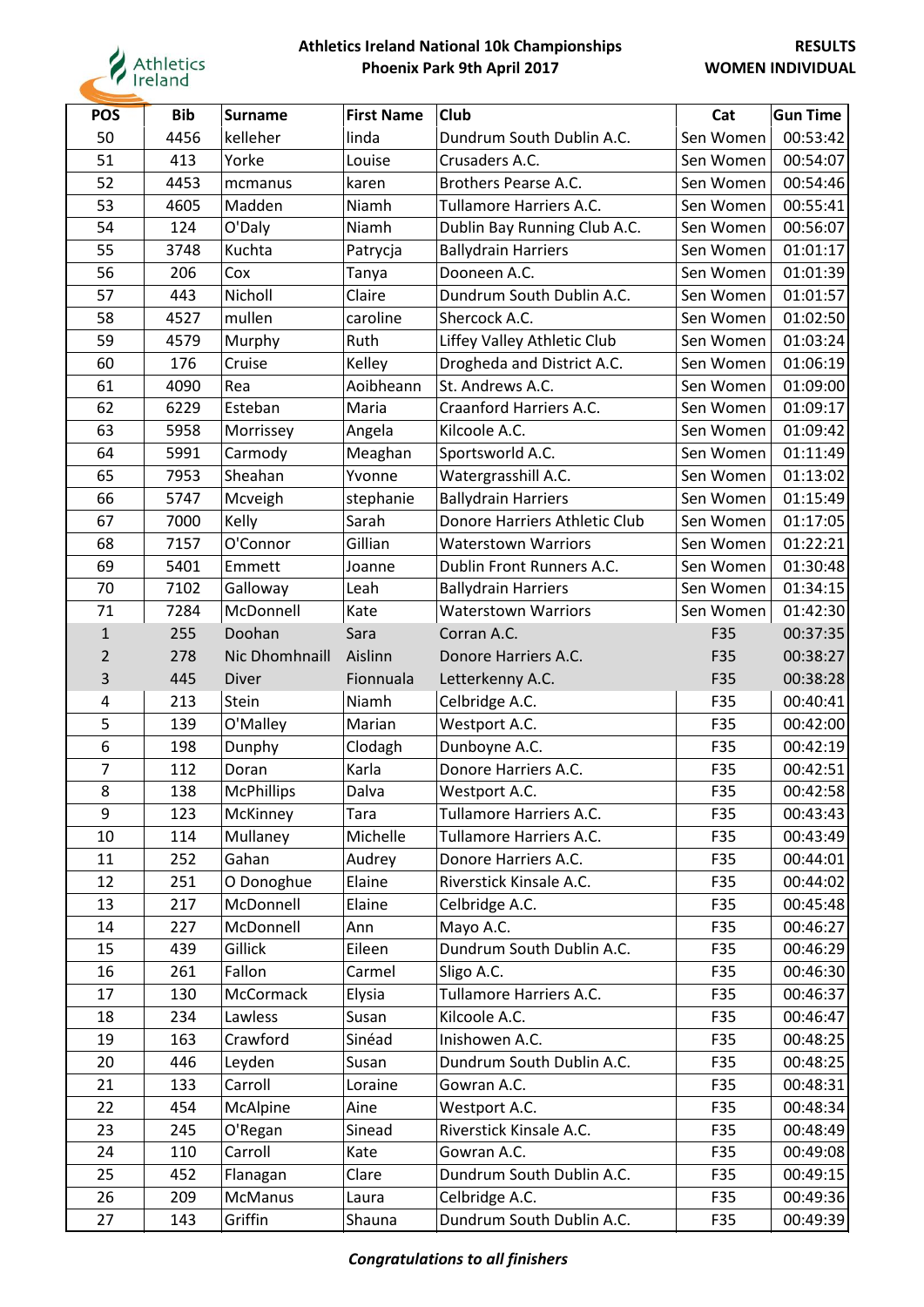

| <b>POS</b>     | <b>Bib</b> | <b>Surname</b> | <b>First Name</b> | <b>Club</b>                  | Cat | <b>Gun Time</b> |
|----------------|------------|----------------|-------------------|------------------------------|-----|-----------------|
| 28             | 2282       | <b>Bigley</b>  | Lydia             | Dublin Front Runners A.C.    | F35 | 00:50:06        |
| 29             | 424        | <b>Buckley</b> | Helena            | Tullamore Harriers A.C.      | F35 | 00:50:37        |
| 30             | 412        | <b>Byrne</b>   | Regina            | Dublin Front Runners A.C.    | F35 | 00:54:52        |
| 31             | 282        | Dawson         | Michelle          | Donore Harriers A.C.         | F35 | 00:55:02        |
| 32             | 4638       | Smyth          | Niamh             | Dundrum South Dublin A.C.    | F35 | 00:55:20        |
| 33             | 401        | Finnerty       | Arlene            | Tullamore Harriers A.C.      | F35 | 00:55:41        |
| 34             | 2245       | Larkin         | Cliona            | Dunboyne A.C.                | F35 | 00:58:01        |
| 35             | 4935       | Doyle          | Janice            | Brothers Pearse A.C.         | F35 | 00:59:27        |
| 36             | 2454       | Atkinson       | Debbie            | <b>Ballydrain Harriers</b>   | F35 | 00:59:42        |
| 37             | 283        | Van Evelingen  | Mia               | Rathfarnham WSAF A.C.        | F35 | 01:00:15        |
| 38             | 4349       | Smith          | Orla              | D.M.P. A.C.                  | F35 | 01:01:11        |
| 39             | 125        | Downey         | Marie             | Inishowen A.C.               | F35 | 01:01:22        |
| 40             | 3829       | <b>Ballagh</b> | Sylvia            | Brothers Pearse A.C.         | F35 | 01:01:39        |
| 41             | 4188       | Gunn           | Emma              | Castlecomer A.C.             | F35 | 01:02:09        |
| 42             | 4245       | Keogan         | Miriam            | Bohermeen A.C.               | F35 | 01:02:45        |
| 43             | 4302       | Mahony         | Hilary            | Dunshaughlin A.C.            | F35 | 01:03:22        |
| 44             | 4143       | sheridan       | zara              | Dunshaughlin A.C.            | F35 | 01:03:24        |
| 45             | 4255       | harris         | alice             | Dunshaughlin A.C.            | F35 | 01:03:47        |
| 46             | 4157       | Ni Sheaghdha   | Roisin            | Le Cheile A.C.               | F35 | 01:05:40        |
| 47             | 6140       | Mockford       | Andrea            | <b>Ballydrain Harriers</b>   | F35 | 01:06:46        |
| 48             | 4136       | Murphy         | Valerie           | Slaney Olympic A.C.          | F35 | 01:07:45        |
| 49             | 3302       | <b>Buckley</b> | Julianne          | Watergrasshill A.C.          | F35 | 01:10:34        |
| 50             | 7973       | kavanagh       | maria             | Tallaght A.C.                | F35 | 01:10:49        |
| 51             | 5436       | Gibson         | Karen             | <b>Ballydrain Harriers</b>   | F35 | 01:13:07        |
| 52             | 5287       | McGrath        | Martina           | St. L. O'Toole A.C.          | F35 | 01:13:09        |
| 53             | 6508       | Nic AogÃiin    | <b>Bridin</b>     | Portmarnock A.C.             | F35 | 01:13:21        |
| 54             | 5636       | Keane          | Niamh             | Le Cheile A.C.               | F35 | 01:13:36        |
| 55             | 267        | McHugh         | Arlane            | Le Cheile A.C.               | F35 | 01:13:56        |
| 56             | 4237       | elliott        | Lisa              | <b>Ballydrain Harriers</b>   | F35 | 01:15:29        |
| 57             | 5737       | Reynolds       | Kasia             | Drogheda and District A.C.   | F35 | 01:16:30        |
| 58             | 5430       | McCutcheon     | Emma              | <b>Ballydrain Harriers</b>   | F35 | 01:16:51        |
| 59             | 3963       | Messom         | Michelle          | <b>Ballydrain Harriers</b>   | F35 | 01:16:59        |
| 60             | 5452       | Jones          | Kim               | Lucan Harriers Athletic Club | F35 | 01:18:36        |
| 61             | 6547       | Mc guinness    | Pamela            | South O'Hanlon A.C.          | F35 | 01:19:12        |
| 62             | 5735       | Hughes         | Jenny             | <b>Blayney Rockets A.C.</b>  | F35 | 01:19:25        |
| 63             | 5900       | Hughes         | Anita             | Lucan Harriers Athletic Club | F35 | 01:21:42        |
| 64             | 8022       | Farrelly       | Noeleen           | Moynalty A.C.                | F35 | 01:22:16        |
| 65             | 5897       | <b>Butler</b>  | Irene             | St. Brendans A.C.            | F35 | 01:24:40        |
| 66             | 7570       | <b>Duffy</b>   | Sharon            | Naomh Mhuire A.C.            | F35 | 01:26:14        |
| 67             | 7990       | Shine          | Linda             | Le Cheile A.C.               | F35 | 01:31:30        |
| 68             | 7364       | murphy         | jennifer          | Blackrock A.C. (Dublin)      | F35 | 01:33:13        |
| 69             | 5705       | O'Connor       | Eimear            | Le Cheile A.C.               | F35 | 01:38:40        |
| 70             | 248        | Denner         | Tracey            | Le Cheile A.C.               | F35 | 01:46:01        |
| $\mathbf{1}$   | 244        | Costello       | Karen             | Dunleer A.C.                 | F40 | 00:38:33        |
| $\overline{2}$ | 1802       | Quinn          | Zoe               | Dublin Bay Running Club A.C. | F40 | 00:39:17        |
| 3              | 3335       | Ni Uallachain  | Grainne           | Galway City Harriers A.C.    | F40 | 00:39:43        |
| 4              | 178        | O Connor       | Catherine         | Sli Cualann A.C.             | F40 | 00:40:17        |
| 5              | 456        | Kenny          | Ann marie         | Sli Cualann A.C.             | F40 | 00:40:35        |
| 6              | 246        | Elliott        | <b>Bronagh</b>    | Donore Harriers A.C.         | F40 | 00:42:24        |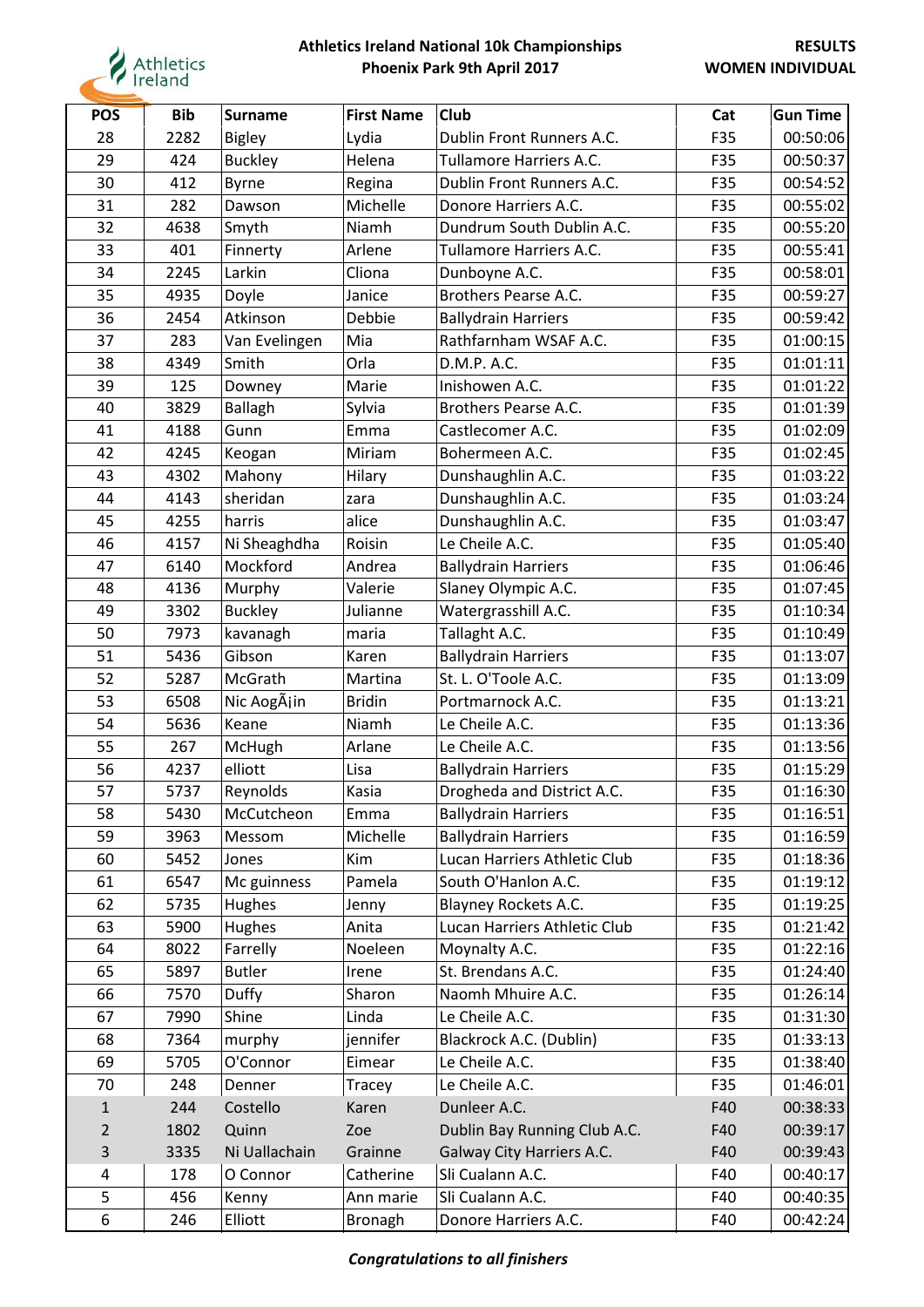

| <b>POS</b> | <b>Bib</b> | Surname        | <b>First Name</b> | Club                         | Cat | <b>Gun Time</b> |
|------------|------------|----------------|-------------------|------------------------------|-----|-----------------|
| 7          | 256        | Needham        | Michelle          | Westport A.C.                | F40 | 00:42:56        |
| 8          | 238        | Ryan           | Suzanne           | Rathfarnham WSAF A.C.        | F40 | 00:43:22        |
| 9          | 286        | McNulty        | Elaine            | Raheny Shamrocks A.C.        | F40 | 00:43:25        |
| 10         | 218        | Phelan         | Linda             | Celbridge A.C.               | F40 | 00:43:33        |
| 11         | 235        | O'Neill        | Cynthia           | Dundrum South Dublin A.C.    | F40 | 00:45:01        |
| 12         | 196        | McDaid         | Helen             | Inishowen A.C.               | F40 | 00:45:09        |
| 13         | 203        | McDaid         | Elizabeth         | Inishowen A.C.               | F40 | 00:45:13        |
| 14         | 2817       | Carbery        | Julie             | Portmarnock A.C.             | F40 | 00:45:15        |
| 15         | 140        | Lee            | Sarah             | Waterford A.C.               | F40 | 00:45:27        |
| 16         | 113        | Ryan           | Michelle          | Gowran A.C.                  | F40 | 00:46:06        |
| 17         | 122        | Daly           | Mary              | Westport A.C.                | F40 | 00:46:08        |
| 18         | 233        | <b>Barrins</b> | Fiona             | Donore Harriers A.C.         | F40 | 00:46:14        |
| 19         | 129        | Langan         | Michelle          | Blackrock A.C. (Dublin)      | F40 | 00:46:44        |
| 20         | 223        | Ryan           | Roisin            | Celbridge A.C.               | F40 | 00:46:56        |
| 21         | 247        | Dowdall        | Nicola            | Donore Harriers A.C.         | F40 | 00:46:57        |
| 22         | 164        | Cox            | Orla              | Civil Service A.C.           | F40 | 00:47:15        |
| 23         | 165        | Daly           | Catriona          | Ferbane A.C.                 | F40 | 00:47:35        |
| 24         | 2794       | McMahon        | Yvonne            | Drogheda and District A.C.   | F40 | 00:47:45        |
| 25         | 220        | Millar         | Claire            | Celbridge A.C.               | F40 | 00:47:52        |
| 26         | 403        | Trunk          | Kathleen          | Lucan Harriers A.C.          | F40 | 00:48:33        |
| 27         | 179        | Kenny          | Gillian           | Raheny Shamrocks A.C.        | F40 | 00:48:45        |
| 28         | 2272       | Pozo           | Maria             | Civil Service A.C.           | F40 | 00:49:01        |
| 29         | 2481       | Gleeson        | Sinead            | Eire Og Corra Choill A.C.    | F40 | 00:49:25        |
| 30         | 2672       | Murphy         | Ãine              | Tinryland A.C.               | F40 | 00:49:52        |
| 31         | 2480       | Lacey          | Deirdre           | Le Cheile A.C.               | F40 | 00:49:53        |
| 32         | 6107       | McArdle        | Andrea            | Drogheda and District A.C.   | F40 | 00:49:57        |
| 33         | 162        | O Donnell      | Marie             | Inishowen A.C.               | F40 | 00:50:21        |
| 34         | 449        | O'Flaherty     | Anne Marie        | Dundrum South Dublin A.C.    | F40 | 00:50:31        |
| 35         | 3279       | <b>Barrett</b> | Mai               | Portmarnock A.C.             | F40 | 00:50:43        |
| 36         | 3058       | Patton         | Gayle             | Dublin Bay Running Club A.C. | F40 | 00:50:56        |
| 37         | 103        | Egan           | Olivia            | Tullamore Harriers A.C.      | F40 | 00:51:37        |
| 38         | 190        | McKeon         | Catherine         | Donore Harriers A.C.         | F40 | 00:51:54        |
| 39         | 3210       | Casey          | Fiona             | Ratoath A.C.                 | F40 | 00:52:29        |
| 40         | 442        | O'Connor       | Marian            | Dundrum South Dublin A.C.    | F40 | 00:52:35        |
| 41         | 440        | Nolan          | Paula             | Tullamore Harriers A.C.      | F40 | 00:52:38        |
| 42         | 119        | Reilly         | Susan             | Dublin Front Runners A.C.    | F40 | 00:52:57        |
| 43         | 4382       | Lkhagvajav     |                   | Enkhtsetseg Dub Running Club | F40 | 00:53:33        |
| 44         | 3018       | Cuesta         | Raquel            | Drogheda and District A.C.   | F40 | 00:53:46        |
| 45         | 427        | Gallagher      | Maria             | Tullamore Harriers A.C.      | F40 | 00:54:58        |
| 46         | 3070       | Harris         | Joy               | Dundrum South Dublin A.C.    | F40 | 00:56:55        |
| 47         | 431        | Ryan           | Liz               | Tullamore Harriers A.C.      | F40 | 00:57:03        |
| 48         | 423        | <b>Busteed</b> | Sandra            | Tullamore Harriers A.C.      | F40 | 00:58:50        |
| 49         | 3863       | Murtagh        | Mary              | Moynalty A.C.                | F40 | 00:59:26        |
| 50         | 105        | Maher          | Olive             | Portlaoise A.C.              | F40 | 00:59:34        |
| 51         | 4312       | Drumgoole      | Lynn              | Kilcoole A.C.                | F40 | 01:00:45        |
| 52         | 214        | Drew           | Niamh             | Celbridge A.C.               | F40 | 01:00:58        |
| 53         | 3898       | Dorr           | Claire            | Mullingar Harriers A.C.      | F40 | 01:01:06        |
| 54         | 4243       | Lennon-Fay     | Edel              | Tara A.C.                    | F40 | 01:01:21        |
| 55         | 3948       | Henderson      | Sara              | Moynalty A.C.                | F40 | 01:02:10        |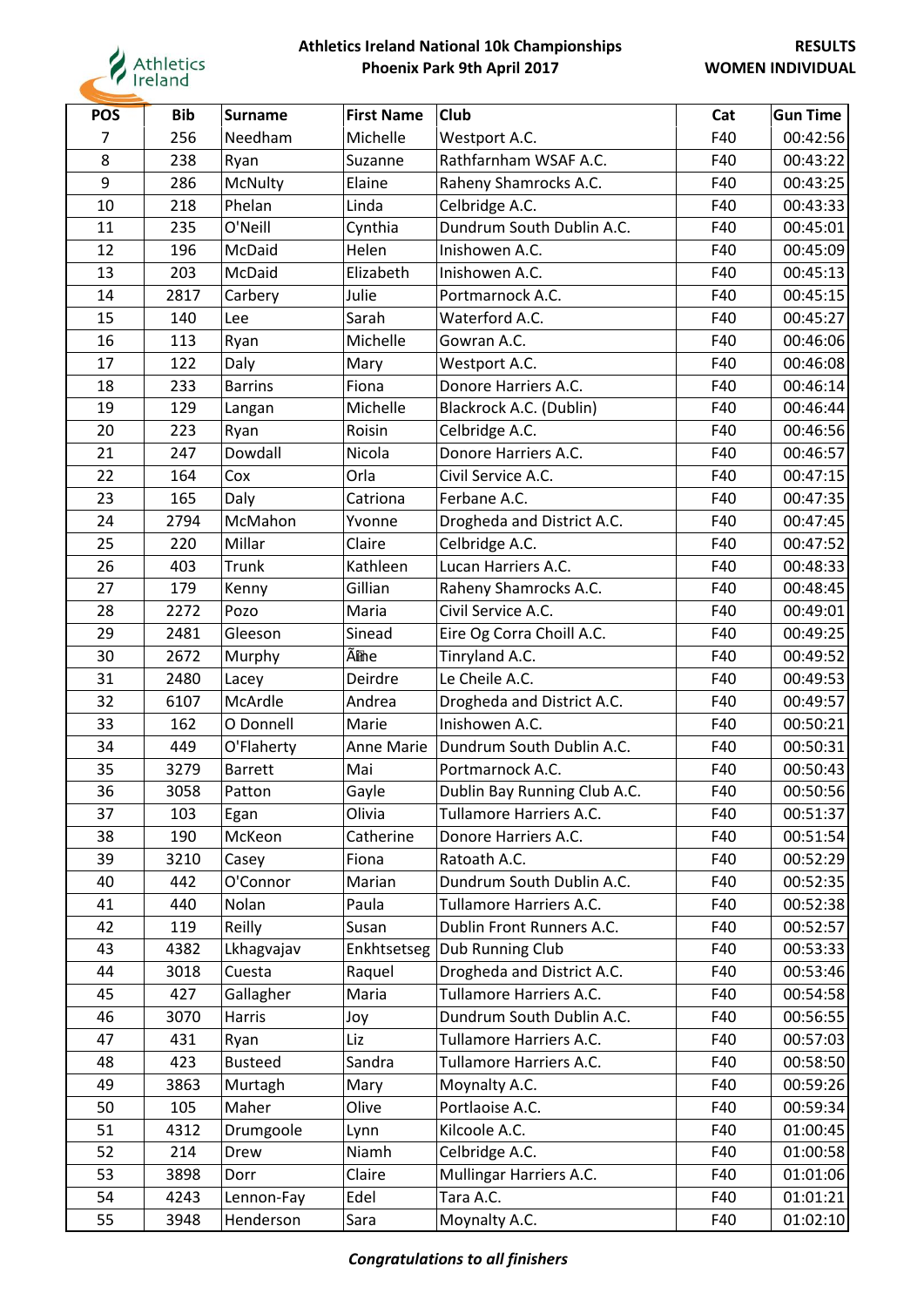

| <b>POS</b>     | <b>Bib</b> | <b>Surname</b>  | <b>First Name</b> | <b>Club</b>                     | Cat | <b>Gun Time</b> |
|----------------|------------|-----------------|-------------------|---------------------------------|-----|-----------------|
| 56             | 2633       | Coghlan         | Mary              | Raheny Shamrocks Athletic Club  | F40 | 01:02:21        |
| 57             | 3558       | O Brien         | Siobhan           | Dublin Front Runners A.C.       | F40 | 01:02:50        |
| 58             | 422        | Martin          | Angela            | <b>Tullamore Harriers A.C.</b>  | F40 | 01:03:57        |
| 59             | 5400       | Harte           | Martina           | Dublin Bay Running Club A.C.    | F40 | 01:04:06        |
| 60             | 4271       | Kavanagh        | Elizabeth         | Lusk A.C.                       | F40 | 01:05:04        |
| 61             | 3970       | Murphy          | Amanda            | Skerries A.C.                   | F40 | 01:05:06        |
| 62             | 4239       | Sayer           | Joanna            | <b>Ballydrain Harriers</b>      | F40 | 01:07:14        |
| 63             | 6124       | <b>Breslin</b>  | Cathy             | Rosses A.C.                     | F40 | 01:08:12        |
| 64             | 2458       | Brown           | Jennifer          | <b>Ballydrain Harriers</b>      | F40 | 01:08:25        |
| 65             | 5281       | Stanley         | Sharon            | Navan A.C.                      | F40 | 01:09:03        |
| 66             | 5195       | <b>Brennan</b>  | Deirdre           | Donore Harriers Athletic Club   | F40 | 01:09:29        |
| 67             | 4224       | Devin           | Tina              | Moynalty A.C.                   | F40 | 01:09:36        |
| 68             | 5208       | Ni Laocha Flynn | <b>Noirin</b>     | Metro St. Brigids Athletic Club | F40 | 01:10:35        |
| 69             | 4088       | McSorley        | Edel              | South O'Hanlon A.C.             | F40 | 01:10:58        |
| 70             | 5313       | Carpenter       | Angela            | Le Cheile A.C.                  | F40 | 01:11:12        |
| 71             | 5584       | Mc govern       | Yvonne            | Sligo A.C.                      | F40 | 01:12:14        |
| 72             | 5152       | Rowland         | Yvonne            | Le Cheile A.C.                  | F40 | 01:12:50        |
| 73             | 5898       | Mcintyre        | Caroline          | <b>Waterstown Warriors</b>      | F40 | 01:14:18        |
| 74             | 6581       | Gahan           | Elaine            | Dublin Front Runners A.C.       | F40 | 01:14:33        |
| 75             | 5899       | Van Eekeren     | Edel              | <b>Waterstown Warriors</b>      | F40 | 01:15:21        |
| 76             | 5433       | McCabe          | Pauline           | <b>Ballydrain Harriers</b>      | F40 | 01:16:23        |
| 77             | 4548       | Fleming         | Martina           | South O'Hanlon A.C.             | F40 | 01:17:56        |
| 78             | 5383       | Davis           | Gillian           | Dunboyne A.C.                   | F40 | 01:18:05        |
| 79             | 5912       | Corrigan        | Michelle          | Le Cheile A.C.                  | F40 | 01:18:38        |
| 80             | 5545       | smith           | carmel            | Tallaght A.C.                   | F40 | 01:19:27        |
| 81             | 5432       | Martin          | Valerie           | <b>Ballydrain Harriers</b>      | F40 | 01:19:32        |
| 82             | 6190       | <b>Burke</b>    | Kellie            | Clane A.C.                      | F40 | 01:20:35        |
| 83             | 5914       | Mullally        | Caroline          | Clane A.C.                      | F40 | 01:20:48        |
| 84             | 7660       | Morgan          | Fiona             | Kilmurray/Ibrick/N.Clare A.C.   | F40 | 01:22:57        |
| 85             | 5648       | marley          | jennifer          | Newbridge Athletic Club         | F40 | 01:24:12        |
| 86             | 5354       | Jackson         | Lynn              | Navan A.C.                      | F40 | 01:26:15        |
| 87             | 5239       | earley          | linda             | Ballyskenach A.C.               | F40 | 01:27:46        |
| 88             | 7589       | Larkin          | Wendy             | Kilcoole A.C.                   | F40 | 01:31:55        |
| 89             | 3958       | Carson          | Alice             | <b>Ballydrain Harriers</b>      | F40 | 01:32:13        |
| 90             | 7829       | Gray-Garrahy    | Barbara           | Kilmurray/Ibrick/N.Clare A.C.   | F40 | 01:32:55        |
| 91             | 7218       | Claffey         | Doris             | Ballinasloe & District A.C.     | F40 | 01:34:04        |
| 92             | 7262       | <b>Bradley</b>  | Paula             | <b>Ballydrain Harriers</b>      | F40 | 01:35:12        |
| 93             | 8347       | Bingham         | Padraigin         | North Belfast Harriers          | F40 | 01:37:35        |
| 94             | 173        | Walsh           | Anne              | Balbriggan & District A.C.      | F40 | 01:43:12        |
| $\mathbf{1}$   | 265        | Tuohy           | Colette           | Mayo A.C.                       | F45 | 00:39:58        |
| $\overline{2}$ | 192        | Dan             | Emilia            | Dunboyne A.C.                   | F45 | 00:40:29        |
| $\mathsf{3}$   | 241        | Johnston        | Mari              | Sligo A.C.                      | F45 | 00:41:13        |
| 4              | 208        | O'Reilly        | Teresa            | Celbridge A.C.                  | F45 | 00:43:58        |
| 5              | 254        | Eustace         | Angela            | Donore Harriers A.C.            | F45 | 00:44:20        |
| 6              | 161        | McArdle         | Siobhain          | Dublin Bay Running Club A.C.    | F45 | 00:44:36        |
| $\overline{7}$ | 279        | Darker          | Ciara             | Dundrum South Dublin A.C.       | F45 | 00:44:58        |
| 8              | 3064       | D'Arcy          | Lucy              | Sportsworld A.C.                | F45 | 00:45:04        |
| 9              | 270        | Colbert         | Jenny             | Raheny Shamrocks A.C.           | F45 | 00:45:18        |
| $10\,$         | 195        | Doherty         | Kathleen          | Inishowen A.C.                  | F45 | 00:45:46        |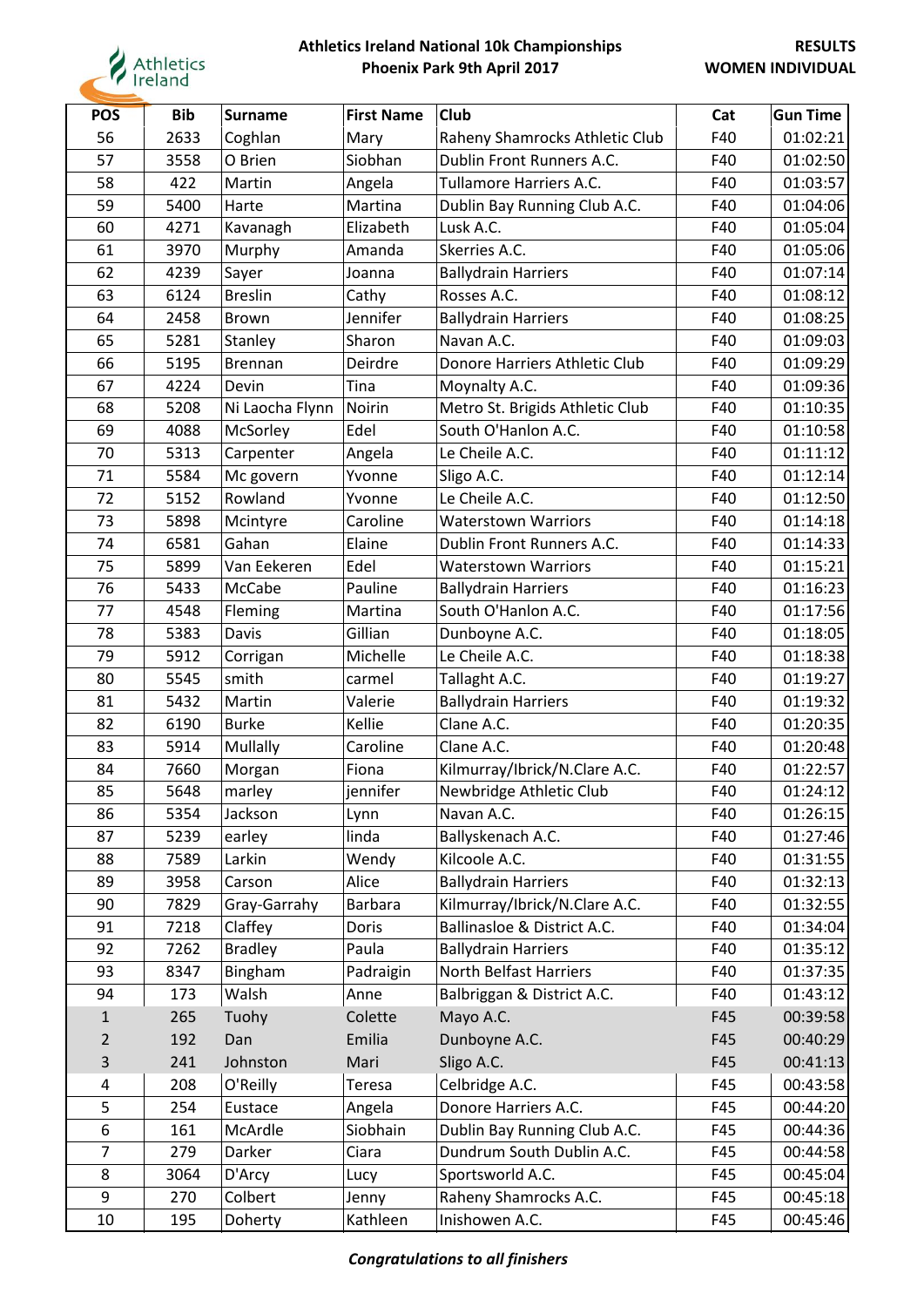

| <b>POS</b> | <b>Bib</b> | <b>Surname</b> | <b>First Name</b> | <b>Club</b>                   | Cat | <b>Gun Time</b> |
|------------|------------|----------------|-------------------|-------------------------------|-----|-----------------|
| 11         | 3197       | Murphy         | Mairead           | Cilles A.C.                   | F45 | 00:45:46        |
| 12         | 226        | Larkin         | Olwyn             | Portlaoise A.C.               | F45 | 00:45:59        |
| 13         | 436        | McGovern       | Ingrid            | Brothers Pearse A.C.          | F45 | 00:46:33        |
| 14         | 215        | McCabe         | Michelle          | Celbridge A.C.                | F45 | 00:47:14        |
| 15         | 457        | Gowran         | Sandra            | Sportsworld A.C.              | F45 | 00:47:15        |
| 16         | 188        | Gallagher      | Fidelma           | Mayo A.C.                     | F45 | 00:47:17        |
| 17         | 148        | O'Hara         | Rachel            | Gowran A.C.                   | F45 | 00:47:18        |
| 18         | 146        | Grennan        | Mag               | Tullamore Harriers A.C.       | F45 | 00:47:30        |
| 19         | 242        | Hughes         | Lisa              | Balbriggan & District A.C.    | F45 | 00:47:40        |
| 20         | 418        | Gough          | Tricia            | Lucan Harriers A.C.           | F45 | 00:48:08        |
| 21         | 147        | Doherty        | Anne              | Inishowen A.C.                | F45 | 00:48:30        |
| 22         | 447        | Tuffy          | Camilla           | Dundrum South Dublin A.C.     | F45 | 00:48:31        |
| 23         | 159        | <b>Norris</b>  | Marie             | Civil Service A.C.            | F45 | 00:49:34        |
| 24         | 240        | Kelly          | Noirin            | Sligo A.C.                    | F45 | 00:49:39        |
| 25         | 117        | Duncan         | Hilary            | Tullamore Harriers A.C.       | F45 | 00:50:06        |
| 26         | 2088       | Galvin         | Sandra            | Dublin Front Runners A.C.     | F45 | 00:50:42        |
| 27         | 193        | Cruise         | Linda             | Drogheda and District A.C.    | F45 | 00:50:49        |
| 28         | 276        | McDonnell      | Helga             | Drogheda and District A.C.    | F45 | 00:50:54        |
| 29         | 441        | Donlon         | Carmel            | Dundrum South Dublin A.C.     | F45 | 00:51:57        |
| 30         | 201        | Mackey         | Dana              | Donore Harriers A.C.          | F45 | 00:52:07        |
| 31         | 224        | Shaw           | Patricia          | Tullamore Harriers A.C.       | F45 | 00:53:42        |
| 32         | 3634       | <b>Hughes</b>  | Jo                | Donore Harriers Athletic Club | F45 | 00:53:52        |
| 33         | 417        | Ross           | Sharon            | Dundrum South Dublin A.C.     | F45 | 00:53:52        |
| 34         | 420        | <b>Brady</b>   | Lorraine          | Mullingar Harriers A.C.       | F45 | 00:54:24        |
| 35         | 414        | Keane          | Hazel             | Tallaght A.C.                 | F45 | 00:55:26        |
| 36         | 116        | Daly           | Sharon            | Tullamore Harriers A.C.       | F45 | 00:56:00        |
| 37         | 3850       | <b>Brett</b>   | Claire            | Balbriggan & District A.C.    | F45 | 00:56:54        |
| 38         | 428        | McCormack      | Aisling           | Tullamore Harriers A.C.       | F45 | 00:57:20        |
| 39         | 111        | <b>Brady</b>   | Miriam            | Tullamore Harriers A.C.       | F45 | 00:57:22        |
| 40         | 128        | Lyng           | Caroline          | Tullamore Harriers A.C.       | F45 | 00:57:48        |
| 41         | 2490       | Rush           | Anne              | Donore Harriers Athletic Club | F45 | 00:58:14        |
| 42         | 4937       | reilly         | veronica          | Moynalty A.C.                 | F45 | 00:59:20        |
| 43         | 2460       | McClurg        | Anne              | <b>Ballydrain Harriers</b>    | F45 | 00:59:23        |
| 44         | 253        | Fox-Mann       | Mary              | Tullamore Harriers A.C.       | F45 | 00:59:46        |
| 45         | 3865       | Mullen         | Caroline          | Mullingar Harriers A.C.       | F45 | 01:00:44        |
| 46         | 216        | <b>Higgins</b> | Arlene            | Celbridge A.C.                | F45 | 01:00:58        |
| 47         | 3585       | Davison        | Denise            | <b>Ballydrain Harriers</b>    | F45 | 01:01:45        |
| 48         | 4096       | Magee          | Angela            | Moynalty A.C.                 | F45 | 01:02:29        |
| 49         | 4622       | Mohan          | Abigail           | Dunshaughlin A.C.             | F45 | 01:02:40        |
| 50         | 3529       | Varley         | Jackie            | Kilkenny City Harriers A.C.   | F45 | 01:02:40        |
| 51         | 3961       | Mccloskey      | Shirley           | <b>Ballydrain Harriers</b>    | F45 | 01:02:44        |
| 52         | 430        | Murtagh        | Richeal           | Tullamore Harriers A.C.       | F45 | 01:02:48        |
| 53         | 4176       | Calnan         | Maria             | Dublin Front Runners A.C.     | F45 | 01:03:08        |
| 54         | 4873       | gannon         | siobhan           | Dunshaughlin A.C.             | F45 | 01:03:37        |
| 55         | 3759       | Lane           | Aedeen            | Balbriggan & District A.C.    | F45 | 01:03:54        |
| 56         | 3846       | <b>Batt</b>    | Dervla            | Blackrock A.C. (Dublin)       | F45 | 01:03:54        |
| 57         | 3687       | Fitzgerald     | Sinead            | Kilkenny City Harriers A.C.   | F45 | 01:04:53        |
| 58         | 157        | Kierans        | Anne-Marie        | Drogheda and District A.C.    | F45 | 01:05:23        |
| 59         | 172        | Molloy         | Helen             | Drogheda and District A.C.    | F45 | 01:05:31        |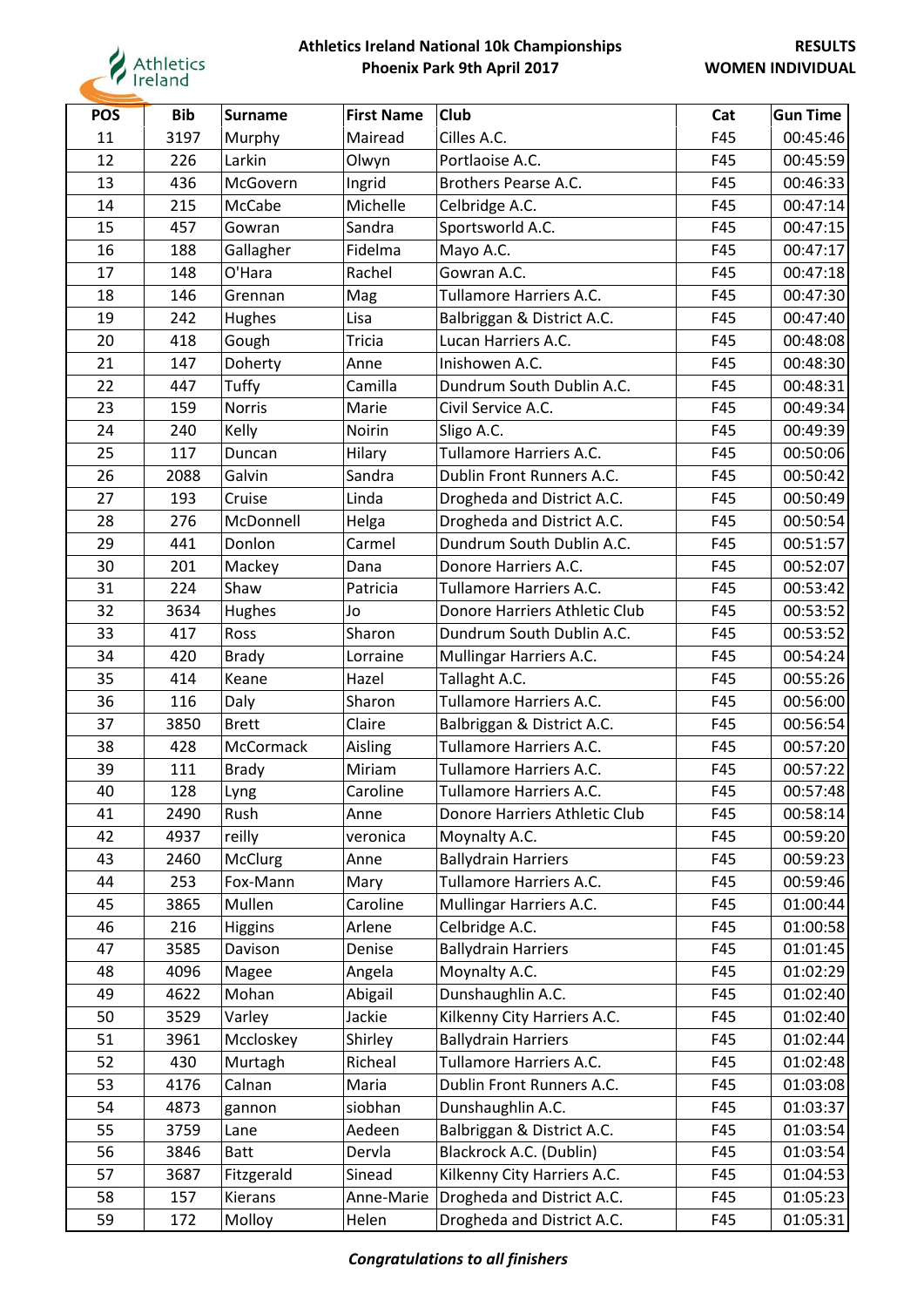

| <b>POS</b>     | <b>Bib</b> | <b>Surname</b> | <b>First Name</b> | <b>Club</b>                  | Cat | <b>Gun Time</b> |
|----------------|------------|----------------|-------------------|------------------------------|-----|-----------------|
| 60             | 154        | Patterson      | Noreen            | St. Nicholas A.C.            | F45 | 01:06:32        |
| 61             | 3659       | Smith          | Anne              | Lucan Harriers Athletic Club | F45 | 01:07:12        |
| 62             | 4105       | Tiernan        | Wendy             | Balbriggan & District A.C.   | F45 | 01:08:03        |
| 63             | 4104       | Cunningham     | Edel              | Balbriggan & District A.C.   | F45 | 01:08:05        |
| 64             | 5858       | Cuskelly       | Regina            | Naomh Mhuire A.C.            | F45 | 01:08:53        |
| 65             | 4025       | McCarthy       | Niamh             | Moynalty A.C.                | F45 | 01:09:04        |
| 66             | 4532       | Carolan        | Sharon            | South O'Hanlon A.C.          | F45 | 01:10:59        |
| 67             | 3960       | Hoey           | Judith            | <b>Ballydrain Harriers</b>   | F45 | 01:11:52        |
| 68             | 5634       | Kennedy        | Edel              | Le Cheile A.C.               | F45 | 01:12:53        |
| 69             | 4871       | Reid           | Geraldine         | Dunshaughlin A.C.            | F45 | 01:14:40        |
| 70             | 6503       | Hamilton       | Sam               | Dunboyne A.C.                | F45 | 01:18:05        |
| 71             | 6883       | <b>Beattie</b> | Allyson           | <b>Ballydrain Harriers</b>   | F45 | 01:21:41        |
| 72             | 7191       | Macken         | Cora              | Mullingar Harriers A.C.      | F45 | 01:21:51        |
| 73             | 6978       | Heerey         | Maura             | Fingallians A.C.             | F45 | 01:22:57        |
| 74             | 5752       | <b>Beattie</b> | Michelle          | <b>Ballydrain Harriers</b>   | F45 | 01:27:44        |
| 75             | 5751       | Mcminn         | Julie             | <b>Ballydrain Harriers</b>   | F45 | 01:27:50        |
| 76             | 6982       | Clarke         | Eimear            | Lusk A.C.                    | F45 | 01:28:22        |
| 77             | 7370       | Greenwood      | Suzanne           | <b>Ballydrain Harriers</b>   | F45 | 01:31:40        |
| 78             | 6885       | wallace        | Joanne            | <b>Ballydrain Harriers</b>   | F45 | 01:34:41        |
| 79             | 7436       | McConnell      | <b>Barbara</b>    | <b>Ballydrain Harriers</b>   | F45 | 01:50:45        |
| $\mathbf{1}$   | 175        | O'Connor       | Angela            | Mayo A.C.                    | F50 | 00:41:05        |
| $\overline{2}$ | 177        | Atkins         | Adrienne          | Raheny Shamrocks A.C.        | F50 | 00:43:12        |
| 3              | 145        | Dervin         | Maura             | Mullingar Harriers A.C.      | F50 | 00:44:33        |
| 4              | 271        | Brannigan      | Carmel            | Galway City Harriers A.C.    | F50 | 00:45:38        |
| 5              | 191        | Dunne          | Olwyn             | Crusaders A.C.               | F50 | 00:46:30        |
| 6              | 274        | Sheridan       | Margaret          | Galway City Harriers A.C.    | F50 | 00:47:57        |
| $\overline{7}$ | 169        | Greene         | <b>Terry</b>      | Mullingar Harriers A.C.      | F50 | 00:48:48        |
| 8              | 187        | Murray         | Anne              | Mayo A.C.                    | F50 | 00:49:20        |
| 9              | 184        | Cherry         | Una               | Raheny Shamrocks A.C.        | F50 | 00:49:29        |
| 10             | 411        | Daly           | Mary              | Tullamore Harriers A.C.      | F50 | 00:49:55        |
| 11             | 199        | <b>Bergin</b>  | <b>Barbara</b>    | Galway City Harriers A.C.    | F50 | 00:50:34        |
| 12             | 171        | Conlon         | Martina           | Tullamore Harriers A.C.      | F50 | 00:50:59        |
| 13             | 5275       | Troy           | Pauline           | Mullingar Harriers A.C.      | F50 | 00:52:18        |
| 14             | 435        | Campbell       | Siobhan           | Dunboyne A.C.                | F50 | 00:52:31        |
| 15             | 262        | O'Driscoll     | Audrai            | Sportsworld A.C.             | F50 | 00:52:46        |
| 16             | 2447       | <b>Baille</b>  | Stephanie         | Cabinteely A.C.              | F50 | 00:52:48        |
| 17             | 3320       | Victory        | Edel              | Drogheda and District A.C.   | F50 | 00:53:28        |
| 18             | 180        | Lalor          | Josie             | Tullamore Harriers A.C.      | F50 | 00:54:05        |
| 19             | 450        | McCarthy       | Maria             | Dundrum AC                   | F50 | 00:56:32        |
| 20             | 3034       | Cashman        | Mairead           | Crusaders A.C.               | F50 | 00:56:43        |
| 21             | 3764       | Seymour        | delourdes         | Sportsworld A.C.             | F50 | 00:58:18        |
| 22             | 3584       | <b>JORDAN</b>  | <b>DEBRA</b>      | <b>Ballydrain Harriers</b>   | F50 | 00:59:34        |
| 23             | 137        | Reynolds       | Helen             | Tullamore Harriers A.C.      | F50 | 01:00:31        |
| 24             | 3721       | Farrell        | Catherine         | <b>Waterstown Warriors</b>   | F50 | 01:01:08        |
| 25             | 3638       | Tiernan        | Anne              | <b>Waterstown Warriors</b>   | F50 | 01:01:09        |
| 26             | 448        | O'Brien        | Pauline           | Dundrum South Dublin A.C.    | F50 | 01:01:13        |
| 27             | 281        | Kavanagh       | Michelle          | Mullingar Harriers A.C.      | F50 | 01:03:20        |
| 28             | 170        | Patterson      | Liz               | St. Nicholas A.C.            | F50 | 01:03:54        |
| 29             | 6134       | Raleigh        | Deirdre           | Mullingar Harriers A.C.      | F50 | 01:08:43        |